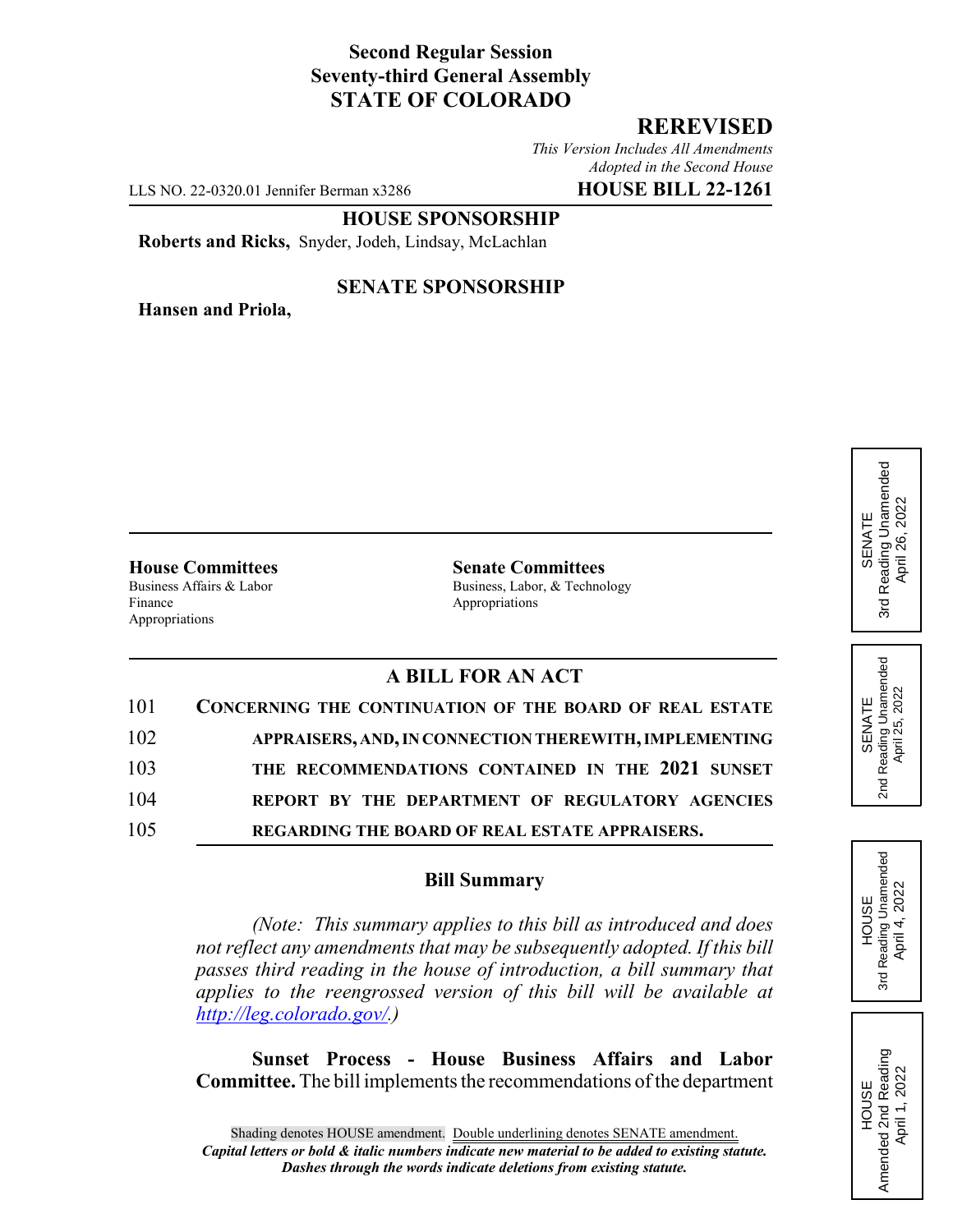of regulatory agencies, as contained in the department's sunset review of the board of real estate appraisers (board), as follows:

- ! Continues the board for 9 years, until September 1, 2031 (**sections 1 and 2** of the bill);
- Requires the board to adopt rules to authorize an exemption from compliance with the uniform standards of professional appraisal practice that would allow an appraiser to perform an evaluation instead of a full appraisal for a federally regulated financial institution and authorizes an appraiser to conduct an evaluation in accordance with the board's rules (**sections 3 and 6**);
- Amends statute to comport with federal law, including updating the number of appraisers with which a licensed appraisal management company does business, updating the qualifications for licensure to require the minimum appraisal experience required by the Appraiser Qualifications Board of the Appraisal Foundation or its successor organization, clarifying the federal regulating authorities that regulate a financial institution exempted from state registration or licensure, and aligning the hours of continuing education required for reactivation of an inactive license with the number of hours required by the Appraiser Qualifications Board (**sections 4 and 6 to 8**);
- Repeals the requirement that the board send letters of admonition by certified mail (**sections 9 and 10**);
- ! Clarifies that fines are assessed on a per-violation basis and reduces the maximum penalty from \$2,000 to \$1,000, which maximum penalty applies to any violation (**section 9**); and
- Directs the state treasurer to credit penalties and fines collected to the general fund instead of the division of real estate cash fund (**section 5**).

1 *Be it enacted by the General Assembly of the State of Colorado:*

2 **SECTION 1.** In Colorado Revised Statutes, 24-34-104, **repeal**

- 3 (23)(a)(VI); and **add** (32)(a)(VII) as follows:
- 4 **24-34-104. General assembly review of regulatory agencies**
- 5 **and functions for repeal, continuation, or reestablishment legislative**
- 6 **declaration repeal.** (23) (a) The following agencies, functions, or both,
- 7 are scheduled for repeal on September 1, 2022: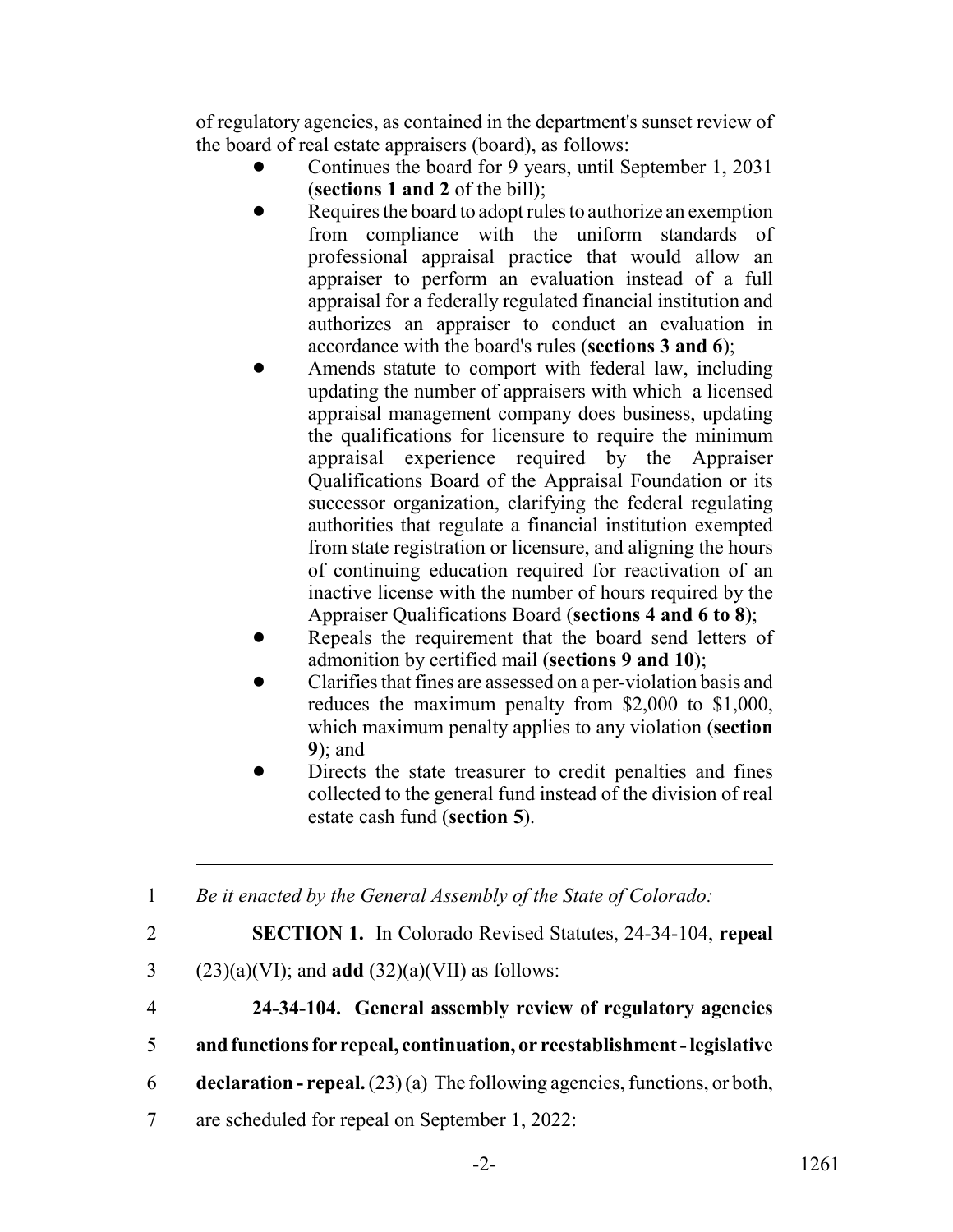| $\mathbf{1}$   | (VI) The board of real estate appraisers created in part 6 of article                         |
|----------------|-----------------------------------------------------------------------------------------------|
| $\overline{2}$ | $10$ of title $12$ ;                                                                          |
| $\overline{3}$ | $(32)$ (a) The following agencies, functions, or both, are scheduled                          |
| $\overline{4}$ | for repeal on September 1, 2031:                                                              |
| 5              | (VII) THE BOARD OF REAL ESTATE APPRAISERS CREATED IN PART                                     |
| 6              | 6 OF ARTICLE 10 OF TITLE 12.                                                                  |
| $\overline{7}$ | <b>SECTION 2.</b> In Colorado Revised Statutes, 12-10-603, amend                              |
| 8              | $(6)$ as follows:                                                                             |
| 9              | 12-10-603. Board of real estate appraisers - creation -                                       |
| 10             | compensation - immunity - legislative declaration - subject to review                         |
| 11             | <b>- repeal of part.</b> (6) This part 6 is repealed, effective September $1, \frac{2022}{2}$ |
| 12             | 2031. Before the repeal, this part 6 is scheduled for review in accordance                    |
| 13             | with section $24-34-104$ .                                                                    |
| 14             | <b>SECTION 3.</b> In Colorado Revised Statutes, 12-10-602, add (5.5)                          |
| 15             | and $(10)$ as follows:                                                                        |
| 16             | 12-10-602. Definitions. As used in this part 6, unless the context                            |
| 17             | otherwise requires:                                                                           |
| 18             | (5.5) "EVALUATION" MEANS AN OPINION ABOUT THE MARKET                                          |
| 19             | VALUE OF REAL ESTATE THAT IS:                                                                 |
| 20             | MADE IN ACCORDANCE WITH THE 2010 "INTERAGENCY<br>(a)                                          |
| 21             | APPRAISAL AND EVALUATION GUIDELINES" DEVELOPED BY THE                                         |
| 22             | FOLLOWING FEDERAL AGENCIES THAT REGULATE FINANCIAL INSTITUTIONS:                              |
| 23             | (I) THE FEDERAL RESERVE BOARD;                                                                |
| 24             | (II) THE OFFICE OF THE COMPTROLLER OF THE CURRENCY;                                           |
| 25             | (III) THE FEDERAL DEPOSIT INSURANCE CORPORATION;                                              |
| 26             | (IV) THE OFFICE OF THRIFT SUPERVISION; AND                                                    |
| 27             | (V) THE NATIONAL CREDIT UNION ADMINISTRATION; AND                                             |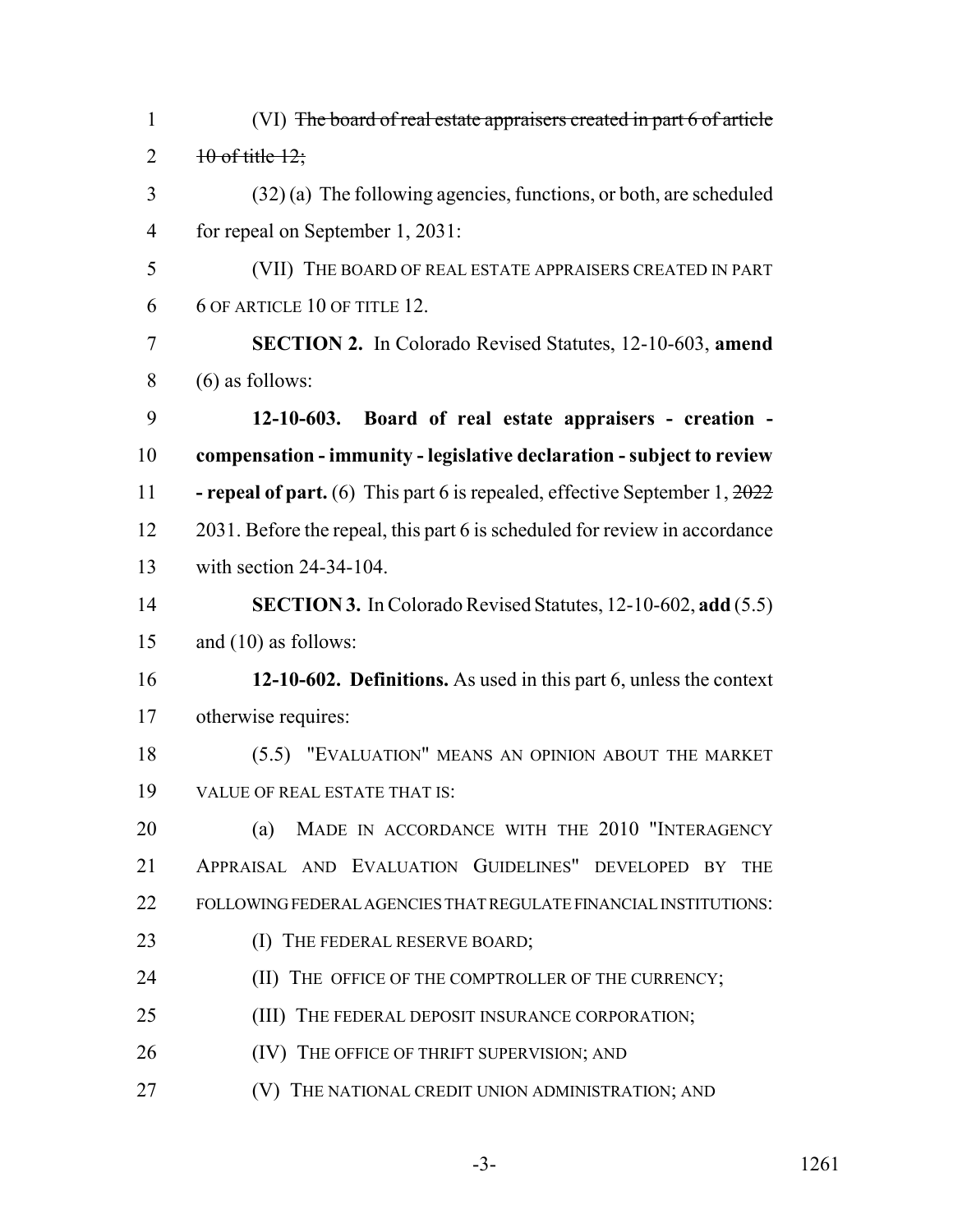(b) PROVIDED TO A FINANCIAL INSTITUTION FOR USE IN A REAL-ESTATE-RELATED TRANSACTION FOR WHICH AN APPRAISAL IS NOT REQUIRED BY THE FEDERAL AGENCIES LISTED IN SUBSECTION (5.5)(a) OF THIS SECTION.

 (10) "UNIFORM STANDARDS OF PROFESSIONAL APPRAISAL PRACTICE" MEANS THE STANDARDS FOR THE APPRAISAL PROFESSION IN THE UNITED STATES, AS ADOPTED BY CONGRESS IN 1989 THROUGH THE FEDERAL "FINANCIAL INSTITUTIONS REFORM, RECOVERY, AND ENFORCEMENT ACT OF 1989", PUB.L. 101-73, AS AMENDED, AND THAT THE APPRAISAL FOUNDATION PERIODICALLY UPDATES.

 **SECTION 4.** In Colorado Revised Statutes, 12-10-604, **amend** 12  $(1)(a)(IV)$  as follows:

 **12-10-604. Powers and duties of the board - rules.** (1) In 14 addition to all other powers and duties imposed upon it by law, the board has the following powers and duties:

 (a) (IV) In any list or registry it maintains, the board shall identify or separately account for any appraisal management company that oversees a panel of more than fifteen certified or licensed appraisers in 19 Colorado, or more than twenty-five OR MORE CERTIFIED OR LICENSED APPRAISERS in all states in which it does business, within a given year.

 **SECTION 5.** In Colorado Revised Statutes, 12-10-606, **amend** (5); and **add** (7) as follows:

 **12-10-606. Qualifications for licensing and certification of appraisers - continuing education - definitions - rules - evaluations.** (5) The board shall not issue an appraiser's license as referenced in 27 subsection  $(1)(b)(IV)$  of this section unless the applicant has at least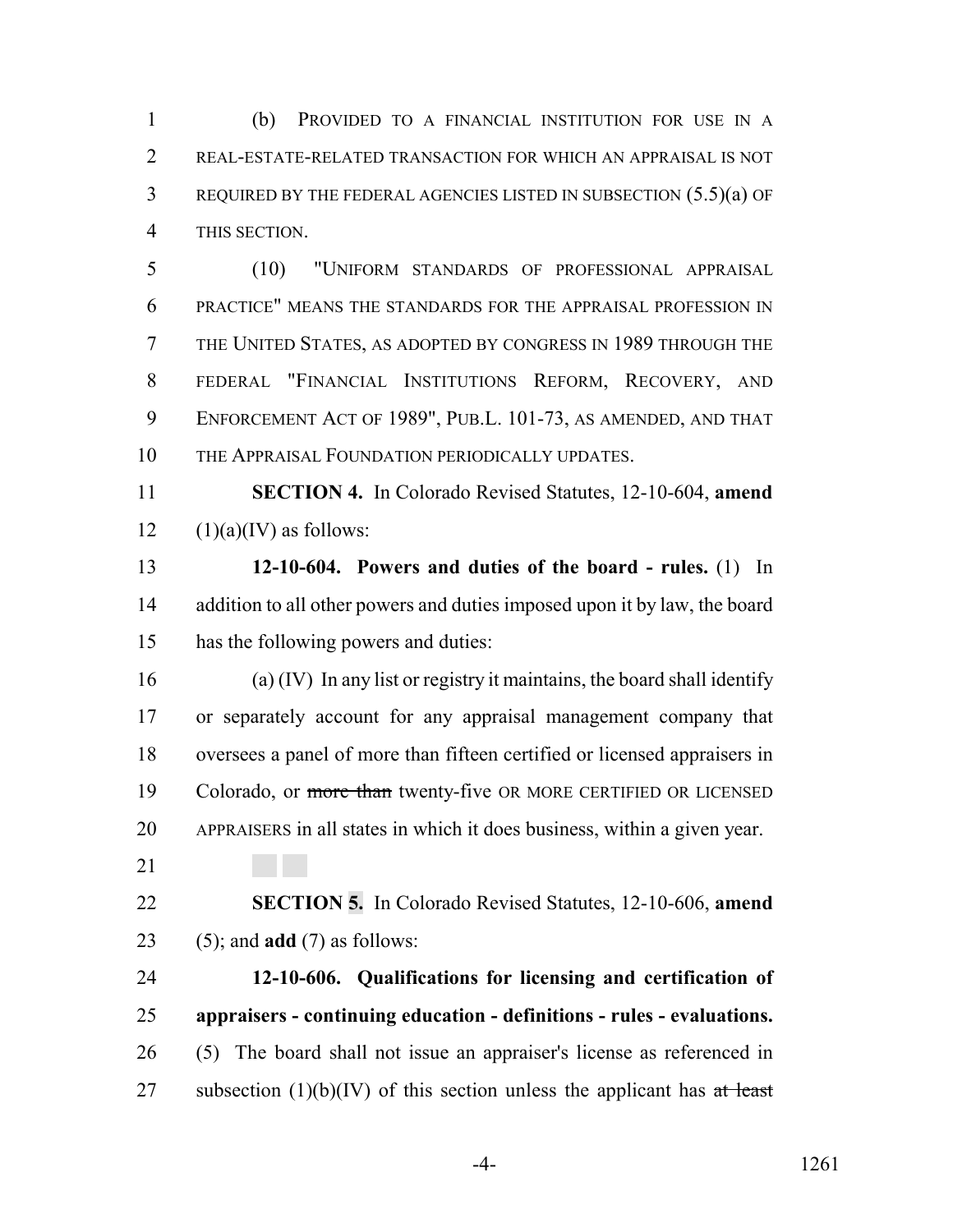1 twelve months' MET THE MINIMUM appraisal experience REQUIREMENT ESTABLISHED BY THE APPRAISER QUALIFICATIONS BOARD OF THE APPRAISAL FOUNDATION OR ITS SUCCESSOR ORGANIZATION.

 (7) (a) THE BOARD SHALL, BY RULE, AUTHORIZE AN EXEMPTION FROM COMPLIANCE WITH THE UNIFORM STANDARDS OF PROFESSIONAL APPRAISAL PRACTICE FOR A LICENSED APPRAISER PERFORMING AN EVALUATION; EXCEPT THAT THE BOARD'S RULES MUST NOT EXEMPT A LICENSED APPRAISER PERFORMING AN EVALUATION FROM COMPLYING WITH THE ETHICS, RECORD-KEEPING, COMPETENCY, AND SCOPE-OF-WORK STANDARDS OF THE UNIFORM STANDARDS OF PROFESSIONAL APPRAISAL PRACTICE.

 (b) A LICENSED APPRAISER MAY PERFORM AN EVALUATION IF CONDUCTED IN ACCORDANCE WITH BOARD RULES PROMULGATED UNDER 14 SUBSECTION (7)(a) OF THIS SECTION.

 **SECTION 6.** In Colorado Revised Statutes, 12-10-607, **amend** (9) as follows:

 **12-10-607. Appraisal management companies - application for license - exemptions.** (9) Financial institutions and appraisal 19 management company subsidiaries that are owned and controlled by the financial institution and regulated by a federal financial institution 21 regulatory agency AN INSURED DEPOSITORY INSTITUTION, AS DEFINED IN 22 12 U.S.C. SEC. 1813 (c)(2), AS AMENDED, AND REGULATED BY THE FEDERAL OFFICE OF THE COMPTROLLER OF THE CURRENCY, THE BOARD OF GOVERNORS OF THE FEDERAL RESERVE SYSTEM, OR THE FEDERAL DEPOSIT INSURANCE CORPORATION are not required to register with or be licensed by the board. This exemption includes a panel of appraisers who are engaged to provide appraisal services and are administered by a financial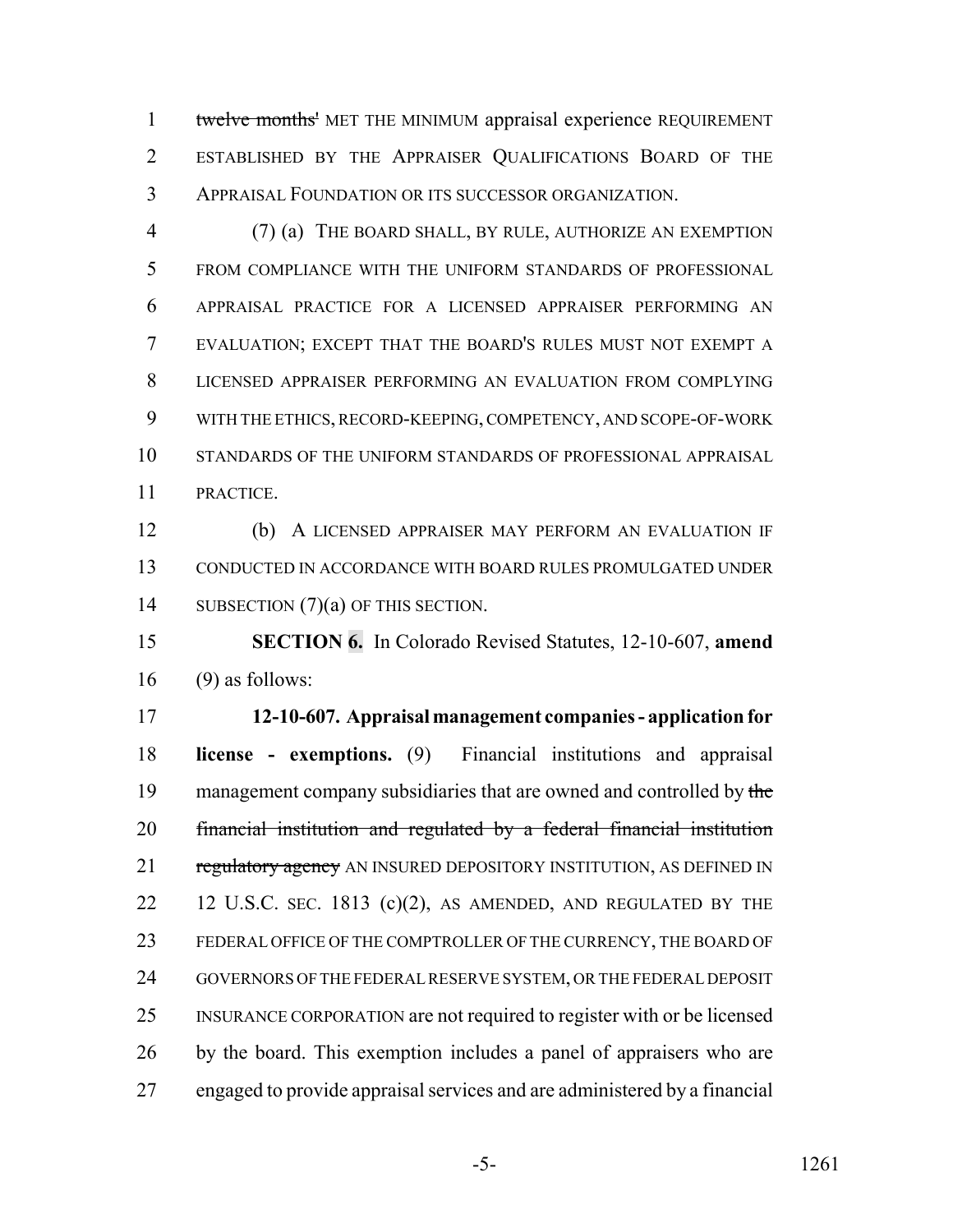1 institution regulated by  $\alpha$  ONE OF THE federal financial regulatory  $\alpha$  geney 2 AGENCIES LISTED IN THIS SUBSECTION (9).

 **SECTION 7.** In Colorado Revised Statutes, 12-10-610, **amend** 4  $(3)(a)$  as follows:

 **12-10-610. Expiration of licenses - renewal - penalties - fees - rules.** (3) (a) If the applicant has complied with this section and any applicable rules of the board regarding renewal, except for the continuing 8 education requirements pursuant to section 12-10-606, the licensee may renew the license on inactive status. An inactive license may be activated 10 if the licensee submits written certification of compliance with section  $11 - 12-10-606$  for the previous licensing period THE REQUIRED NUMBER OF CONTINUING EDUCATION HOURS AS DETERMINED BY THE APPRAISER QUALIFICATIONS BOARD OF THE APPRAISAL FOUNDATION OR ITS SUCCESSOR ORGANIZATION. The board may adopt rules establishing procedures to facilitate reactivation of licenses.

 **SECTION 8.** In Colorado Revised Statutes, 12-10-613, **amend** (3) and (7) as follows:

 **12-10-613. Prohibited activities - grounds for disciplinary actions - procedures.** (3) When a complaint or an investigation discloses an instance of misconduct by a licensed or certified appraiser that, in the opinion of the board, does not warrant formal action by the board but should not be dismissed as being without merit, the board may send a 23 letter of admonition by certified mail to the appraiser against whom a 24 complaint was made. The letter shall MUST advise the appraiser of the 25 right to make a written request, within twenty days after receipt of the letter of admonition, to the board to begin formal disciplinary proceedings as provided in this section to adjudicate the conduct or acts on which the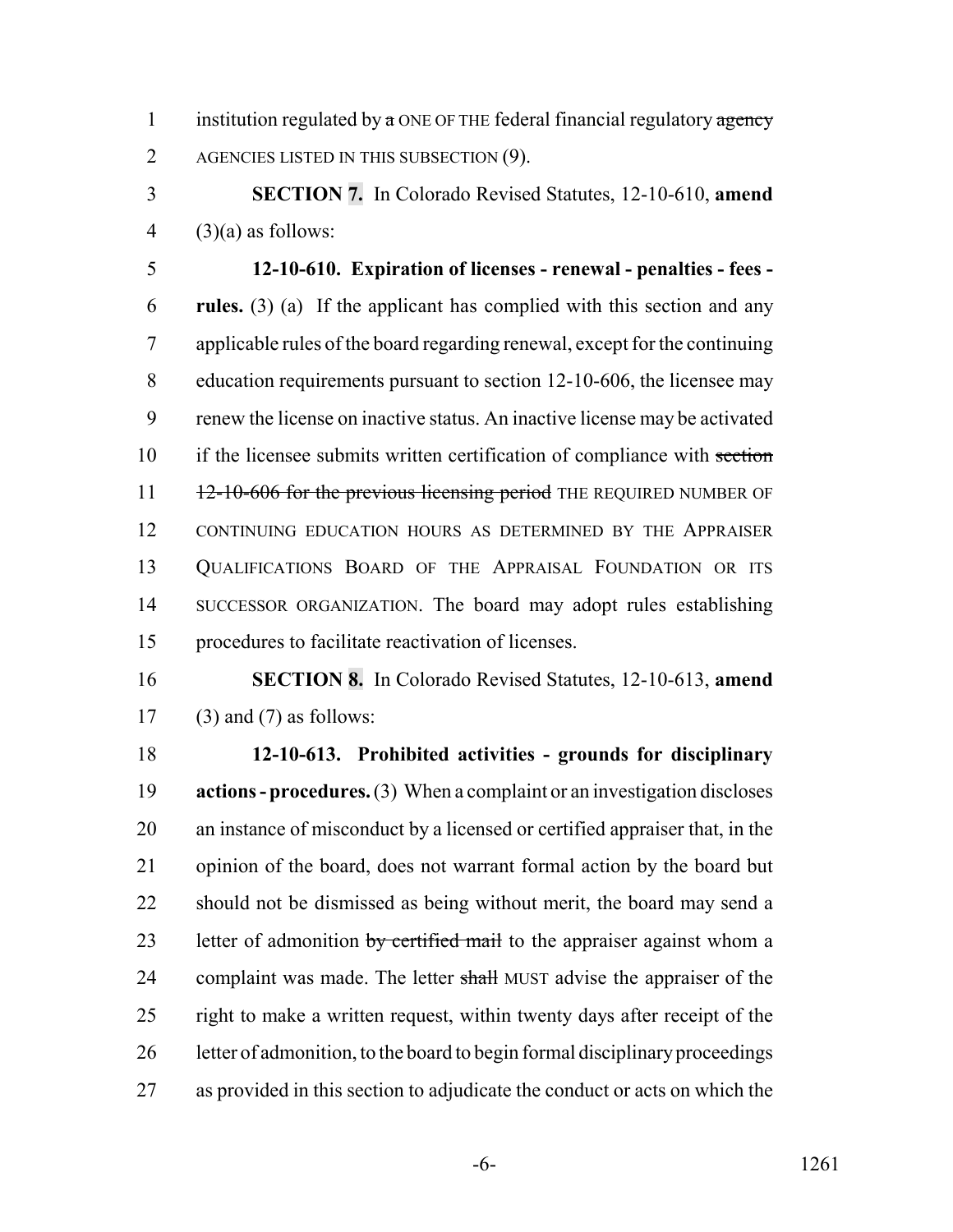letter was based.

 (7) In addition to any other discipline imposed pursuant to this 3 section, any A person who violates this part 6 or the rules promulgated pursuant to this article 10 may be penalized by the board, upon a finding 5 of a violation MADE pursuant to article 4 of title 24, as follows:

 (a) In the first administrative proceeding against a person BY 7 IMPOSITION OF a fine of not less than three hundred dollars but not more 8 than five hundred ONE THOUSAND dollars per violation.

 (b) In any subsequent administrative proceeding against a person 10 for transactions occurring after a final agency action determining that a 11 violation of this part 6 has occurred, a fine of not less than one thousand dollars but not more than two thousand dollars.

 **SECTION 9.** In Colorado Revised Statutes, 12-10-614, **amend** (2) as follows:

 **12-10-614. Appraisal management companies - prohibited activities - grounds for disciplinary actions - procedures - rules.** (2) When a complaint or an investigation discloses an instance of misconduct that, in the opinion of the board, does not warrant formal action by the board but should not be dismissed as being without merit, 20 the board may send a letter of admonition by certified mail, return receipt 21 requested, to the licensee against whom the complaint was made. The 22 letter shall MUST advise the licensee of the right to make a written request, within twenty days after receipt of the letter of admonition, to the board to begin formal disciplinary proceedings as provided in this section to adjudicate the conduct or acts on which the letter was based.

 **SECTION 10. Act subject to petition - effective date.** This act takes effect at 12:01 a.m. on the day following the expiration of the